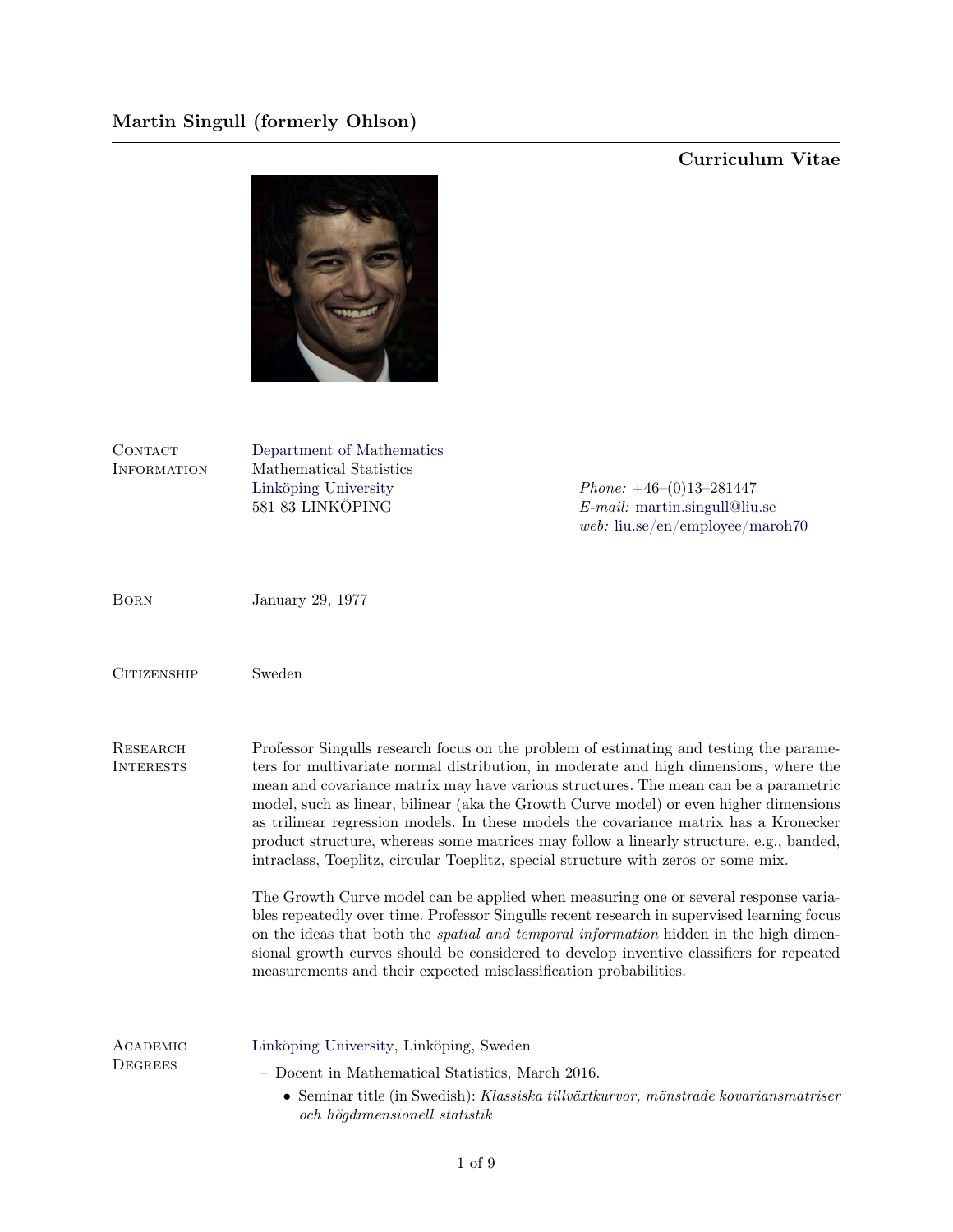|                               | - Doctor of Philosophy PhD (Teknologie doktor), Mathematical Statistics, 2009.<br>• PhD thesis: Studies in Estimation of Patterned Covariance Matrices                                                  |
|-------------------------------|---------------------------------------------------------------------------------------------------------------------------------------------------------------------------------------------------------|
|                               | - Licentiate of Engineering (Teknologie licentiat), Mathematical Statistics, 2007.<br>• Licentiate thesis: Testing Spatial Independence using a Separable Covariance<br>Matrix                          |
|                               | - Master of Science in Applied Physics and Electrical Engineering, 2003.                                                                                                                                |
| ACADEMIC<br><b>EXPERIENCE</b> | - Head of Division - Applied Mathematics, Department of Mathematics, Linköping<br>University<br>January 2021 to present                                                                                 |
|                               | - Professor in Mathematical Statistics, Department of Mathematics, Linköping Uni-<br>December 2020 to present<br>versity                                                                                |
|                               | - Head of Division - Mathematical Statistics, Department of Mathematics, Linköping<br>University<br>January 2016 to December 2020                                                                       |
|                               | - Associate Professor (biträdande professor) in Mathematical Statistics, Department<br>of Mathematics, Linköping University<br>April 2018 to November 2020                                              |
|                               | - Associate Professor (docent), Department of Mathematics, Mathematical Statistics,<br>Linköping University<br>March 2016 to March 2018                                                                 |
|                               | - Assistant Professor in Mathematical Statistics, Department of Mathematics, Linkö-<br>ping University<br>April 2012 to March 2016                                                                      |
|                               | - Research Associate, Mathematical Statistics, Department of Mathematics, Linköping<br>July 2009 to April 2012<br>University                                                                            |
| <b>RESEARCH VISITS</b>        | - Department of Statistics, P. J. Safarik University, Kosice, Slovakia.<br>June 2011<br>- Department of Statistics, University of Toronto, Canada.<br>April 2014<br>March 2013, August 2013<br>May 2011 |
|                               | October 2009<br>May 2008 to October 2008<br>- Department of Biometry and Informatics, Otto-von-Guericke-Universität, Magde-<br>burg, Germany.<br>December 2005                                          |
|                               |                                                                                                                                                                                                         |

 ${\bf BIBLIOGRAPHY} \hspace{0.5cm} The sis$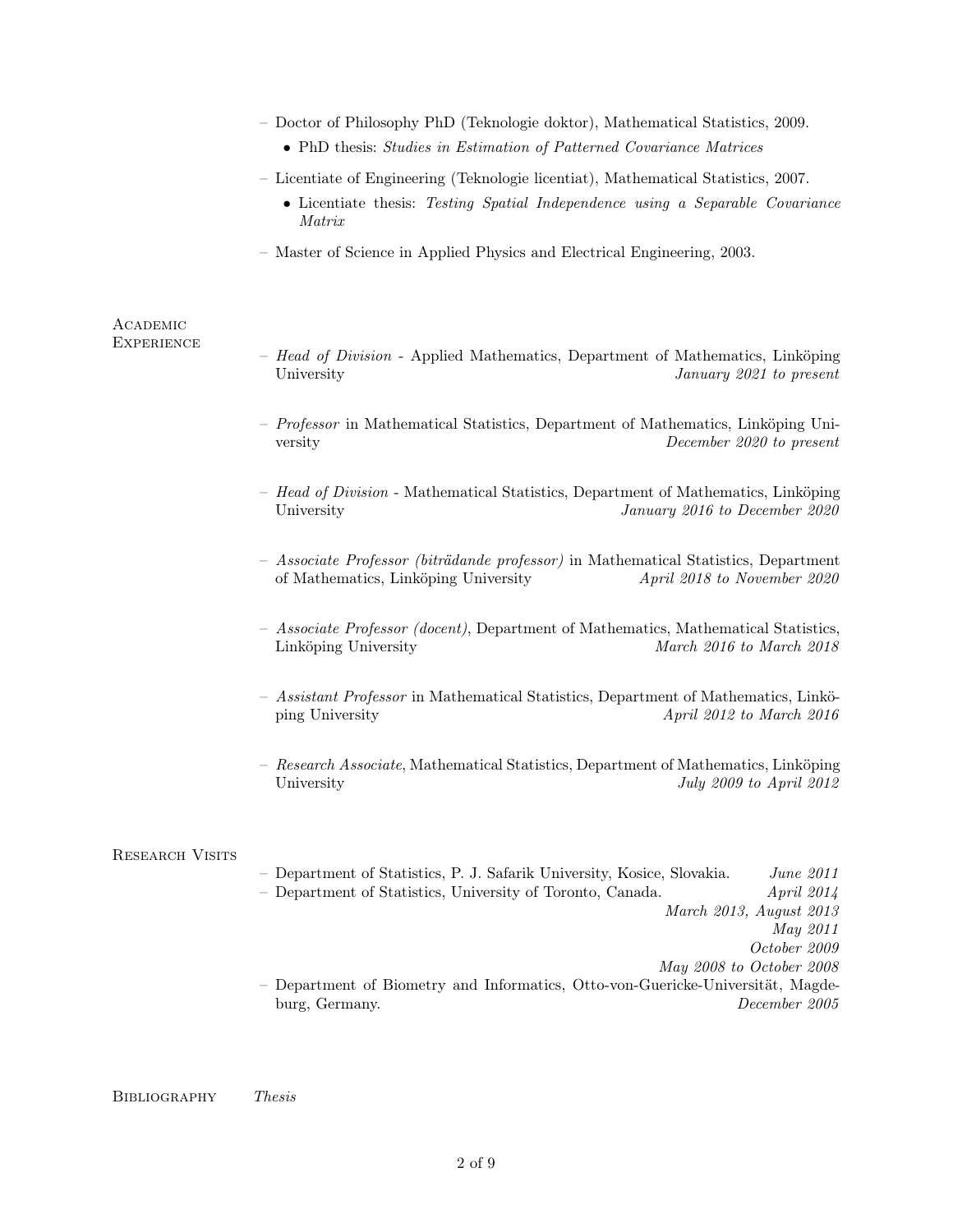- Ohlson, M. (2009). Studies in Estimation of Patterned Covariance Matrices. Doctor of Philosophy PhD (Teknologie doktor), Mathematical Statistics, Linköping University, Linköping, Sweden.
- Ohlson, M. (2007). Testing Spatial Independence using a Separable Covariance Matrix. Licentiate of Engineering (Teknologie licentiat), Mathematical Statistics, Linköping University, Linköping, Sweden.

## Article in journal (Refereed)

- 42. Byukusenge, B., von Rosen, D. and Singull, M. (2022). On Residual Analysis in the GMANOVA-MANOVA Model. Accepted for publication in Trends in Mathematical, Information and Data Sciences: a Tribute to Leandro Pardo, Springer Series Studies in Systems, Decision and Control.
- 41. Söderbäck, P., Blomvall, J. and Singull, M. (2022). Improved Dividend Estimation from Intraday Quotes. Entropy 24(1):95.
- 40. Byukusenge, B., von Rosen, D. and Singull, M. (2022). On an Important Residual in the GMANOVA-MANOVA Model. Journal of Statistical Theory and Practice 16, 2.
- 39. Byukusenge, B., von Rosen, D. and Singull, M. (2021). On the Identification of Extreme Elements in a Residual for the GMANOVA-MANOVA Model. Accepted for publication in Innovations in multivariate statistical modelling: navigating theoretical and multidisciplinary domains, Springer Emerging Topics in Statistics and Biostatistics.
- 38. Singull, M., Uwamariya, D. and Yang, X. (2021). Large deviation asymptotics of condition numbers of random matrices. Journal of Applied Probability 58(4), 1114-1130.
- 37. Nampala, H., Jablonska-Sabukaand, M. and Singull, M. (2021). Mathematical Analysis of the Role of HIV/HBV Latency in Hepatocytes. Journal of Applied Mathematics.
- 36. Wamono, F., von Rosen, D. and Singull, M. (2021). Residuals in the Growth Curve Model with Rank Restrictions on Parameters. Journal of the Korean Statistical Society.
- 35. Ngailo, E., von Rosen, D. and Singull, M. (2021). Approximation of misclassification probabilities in linear discriminant analysis with repeated measurements. Acta et Commentationes Universitatis Tartuensis de Mathematica (ACUTM) 25(1):67- 85.
- 34. Cengiz, C., von Rosen, D. and Singull, M. (2021). Profile Analysis in High Dimensions. Journal of Statistical Theory and Practice 15:15.
- 33. Fonseca, M. and Singull, M. (2020). Growth Curve Model with Orthogonal Covariance Structure. In Recent Developments in Multivariate and Random Matrix Analysis (pp. 67-81). Springer, Cham.
- 32. Coelho, C. A. and Singull, M. (2020). Testing for double complete symmetry. In Recent Developments in Multivariate and Random Matrix Analysis (pp. 17-39). Springer, Cham.
- 31. Holgersson, T. and Singull, M. (2020). Risk and Bias in Portfolio Optimization. In Recent Developments in Multivariate and Random Matrix Analysis (pp. 163-173). Springer, Cham.
- 30. Börjesson, L. and Singull, M. (2020). Forecasting Financial Time Series through Causal and Dilated Convolutional Neural Networks. Entropy 22(10), 1094.
- 29. Nannyonga, B. K. and Singull, M. (2020). Modelling allocation of resources in prevention and control of obstetric fistula in Ugandan women. Accepted for publication in PLOS ONE.
- 28. Nannyonga, B. K. and Singull, M. (2020). Impact of Health Education on Knowledge and Behaviors toward Obstetric Fistula among Women of Reproductive Age in Uganda. Applied Mathematics and Computation 372:124997.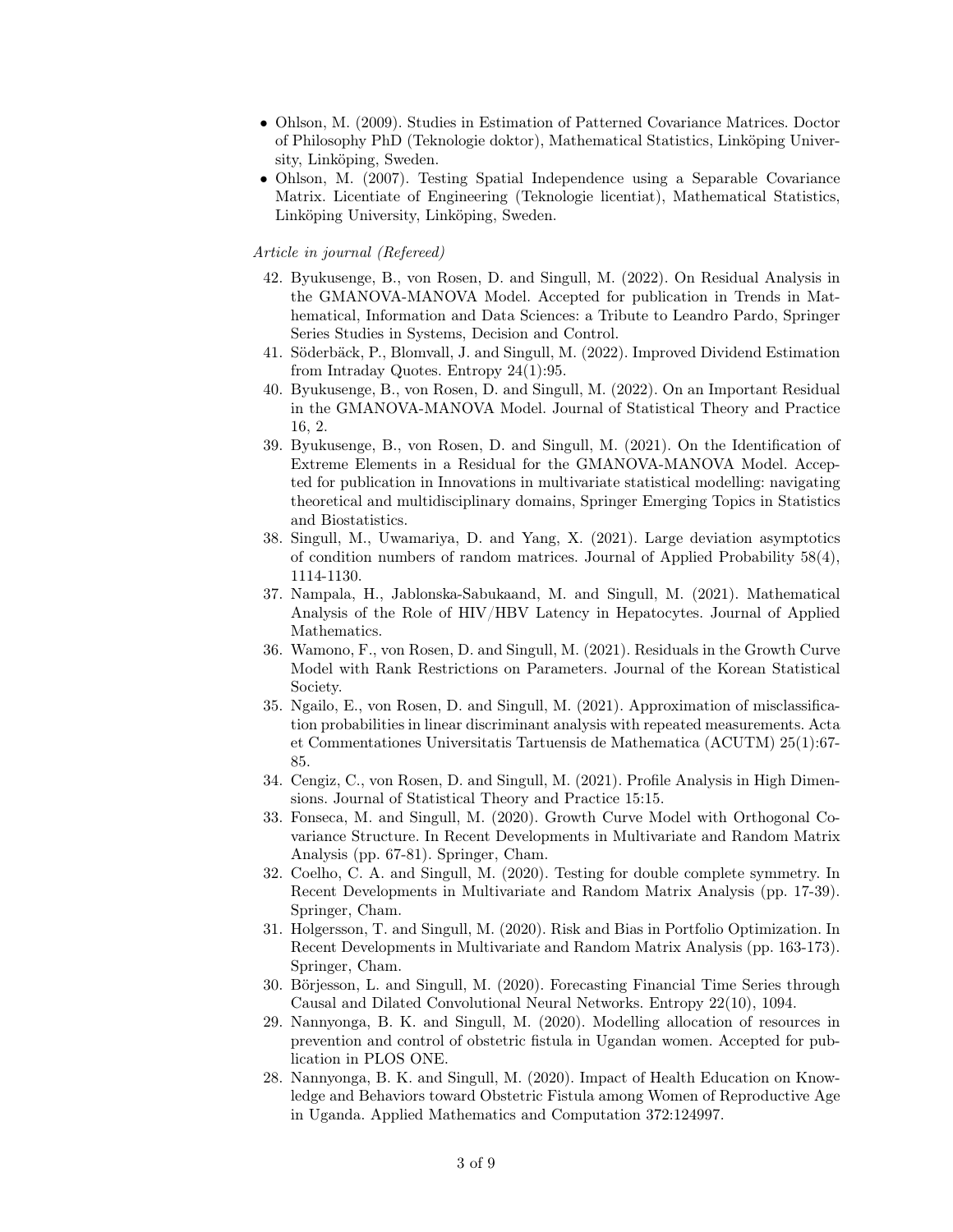- 27. Ngaruye, I., von Rosen, D. and Singull, M. (2019). Mean-Squared errors of small area estimators under a multivariate linear model for repeated measures data. Communications in Statistics - Theory and Methods 48(8):2060-2073.
- 26. John, M. A., Larsson, T., Singull, M. and Mushi, A. (2018). Asset liability management for Tanzania pension funds by stochastic programming. Afrika Statistika 13(3):1733-1758.
- 25. Pielaszkiewicz, J., von Rosen, D. and Singull, M. (2018). On n/p-asymptotic distribution of vector of weighted traces of powers of Wishart matrices. Electronic Journal of Linear Algebra 33:24-40.
- 24. Ngaruye, I., von Rosen, D. and Singull, M. (2018). Small area estimation with missing data using a multivariate linear random effects model. Japanese Journal of Statistics and Data Science 1(1):23-37.
- 23. Evarest, E., Berntsson, F., Singull, M. and Yang, X. (2018). Weather Derivatives Pricing Using Regime Switching Model. Monte Carlo Methods and Applications 24(1):13-27.
- 22. John, M. A., Larsson, T., Singull, M. and Mushi, A. (2017). Projecting Tanzania Pension Fund System. African Journal of Applied Statistics 4(1):193-218.
- 21. Evarest, E., Berntsson, F., Singull, M. and Charles, W. (2017). Regime switching models on temperature dynamics. International Journal of Applied Mathematics and Statistics 56(2):19-36.
- 20. Pielaszkiewicz J., von Rosen D., and Singull M. (2017). Testing Independence via Spectral Moments. In: Bebiano N. (eds) Applied and Computational Matrix Analysis. MAT-TRIAD 2015. Springer Proceedings in Mathematics & Statistics, vol 192. Springer, Cham.
- 19. Habyarimana, C., Singull, M. and Nzabanita, J. (2017). Estimation of Parameters in the Growth Curve Model with a Linearly Structured Covariance Matrix - A Simulation Study. International Journal of Scientific Engineering and Technology  $6(1):45-49.$
- 18. Pielaszkiewicz, J. and von Rosen, D. and Singull, M. (2017). On  $E\left[\prod_{i=0}^{k}tr\{W^{m_i}\}\right]$ , where  $W \sim \mathcal{W}_n(I, n)$ . Communications in Statistics - Theory and Methods 46(6):2990-3005.
- 17. Srivastava, M. S. and Singull, M. (2017). Test for the mean matrix in a Growth Curve model for high dimensions. Communications in Statistics - Theory and Methods 46(13):6668-6683.
- 16. Srivastava, M. S. and Singull, M. (2017). Testing sphericity and intraclass covariance structures under a Growth Curve model in high dimension. Communications in Statistics - Simulation and Computation 46(7):5740-5751.
- 15. Ngaruye, I., von Rosen, D. and Singull, M. (2016). Crop yield estimation at district level for agricultural seasons 2014 in Rwanda. African Journal of Applied Statistics  $3(1):69-90.$
- 14. Ngaruye, I., Nzabanita, J., von Rosen, D. and Singull, M. (2016). Small Area Estimation under a multivariate linear model for repeated measures Data. Communications in Statistics - Theory and Methods 46(21):10835-10850.
- 13. Nzabanita, J., von Rosen, D. and Singull, M. (2015). Bilinear regression model with Kronecker and linear structures for the covariance matrix. Afrika Statistika 10(2):827-837.
- 12. Nzabanita, J. and von Rosen, D. and Singull, M. (2015). Extended GMANOVA model with a linearly structured covariance matrix. Mathematical Methods of Statistics 24(4):280-291.
- 11. Karlsson, E. and Singull, M. (2015). More on explicit estimators for a banded covariance matrix. Acta et Commentationes Universitatis Tartuensis de Mathematica  $19(1):49-62.$
- 10. Pielaszkiewicz, J., von Rosen, D. and Singull, M. (2014). Cumulant-moment relation in free probability theory. Acta et Commentationes Universitatis Tartuensis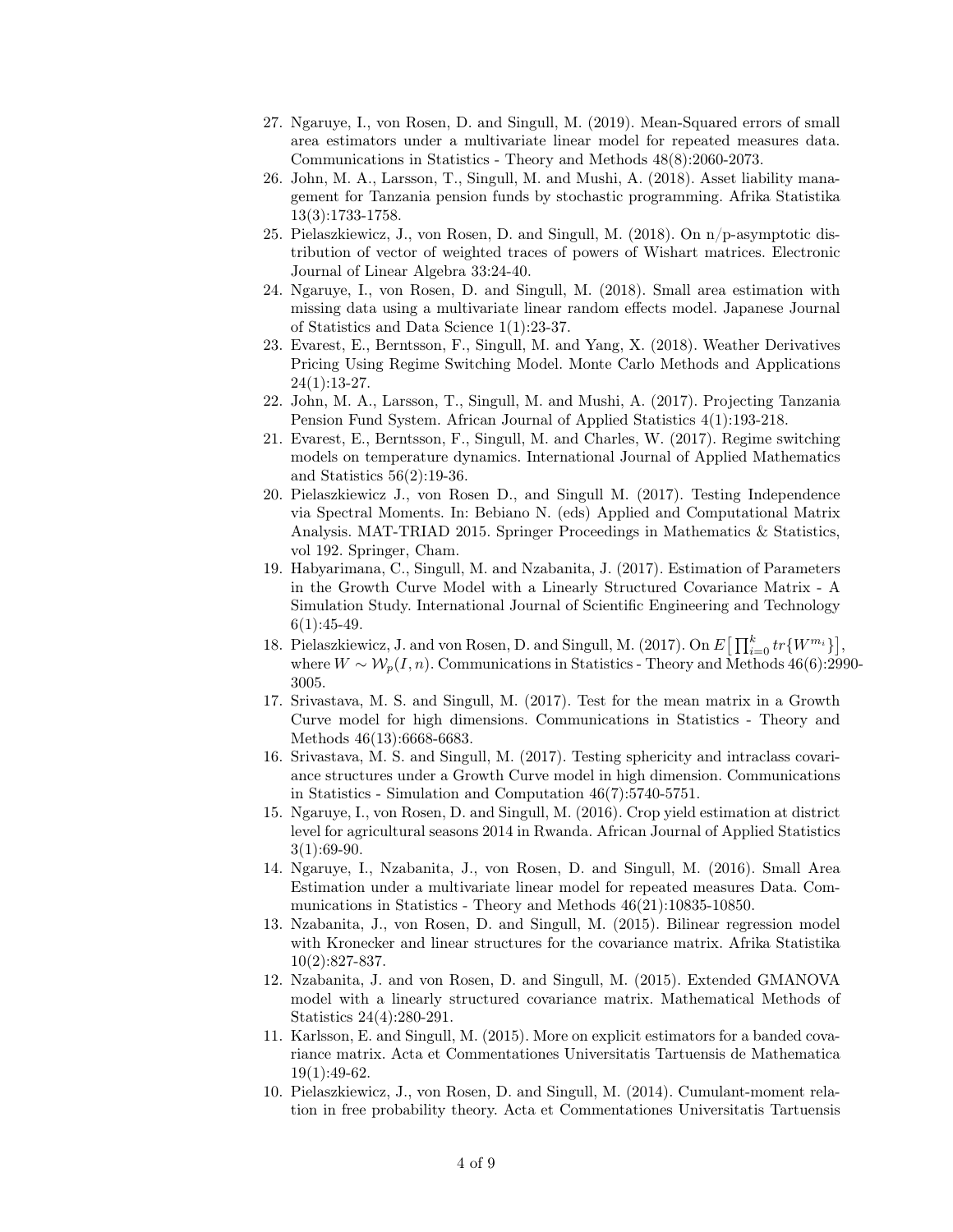de Mathematica 18(2):265-278.

- 9. Ohlson, M., Ahmad, M. R. and von Rosen, D. (2013). The multilinear normal distribution: introduction and some basic properties. Journal of Multivariate Analysis 113:37-47.
- 8. Ahmad, M. R. and von Rosen, D. and Singull, M. (2013). A note on mean testing for high dimensional multivariate data under non-normality. Statistica Neerlandica  $67(1):81-99.$
- 7. Srivastava, M. S. and Singull, M. (2012). Profile analysis with random-effects covariance structure. Journal of the Japan Statistical Society 42(2):145-164.
- 6. Nzabanita, J., von Rosen, D. and Singull, M. (2012). Estimation of parameters in the extended Growth Curve model with linearly structured covariance matrix. Acta et Commentationes Universitatis Tartuensis de Mathematica 16(1):13 - 32.
- 5. Singull, M. and Koski, T. (2012). On the distribution of matrix quadratic forms. Communications in Statistics - Theory and Methods 41(18):3403 - 3415.
- 4. Singull, M., Ahmad, M. R. and von Rosen, D. (2012). More on the Kronecker structured covariance matrix. Communications in Statistics - Theory and Methods 41(13-14):2512 - 2523.
- 3. Ohlson, M., Andrushchenko, Z. and von Rosen, D. (2011). Explicit estimators under m-dependence for a multivariate normal distribution. Annals of the Institute of Statistical Mathematics 63(1):29-42.
- 2. Ohlson, M. and Srivastava, M. S. (2010). Profile analysis for a Growth Curve model. Journal of the Japan Statistical Society 40(1):1-21.
- 1. Ohlson, M. and von Rosen, D. (2010). Explicit Estimators of Parameters in the Growth Curve model with linearly structured covariance matrices. Journal of Multivariate Analysis 101(5):1284-1295.

| CONFERENCES  | Conferences as invited speaker                                                                                                                                                                                                                                                                                                                                                                                                                                                                                                                                                                                                                                                                                                                                                                                                                                                                                                                                                                                                                                                                                                                                                                                                                                                                                                                                                                                                                                                                                                                                                                                                                                                                                                                                             |
|--------------|----------------------------------------------------------------------------------------------------------------------------------------------------------------------------------------------------------------------------------------------------------------------------------------------------------------------------------------------------------------------------------------------------------------------------------------------------------------------------------------------------------------------------------------------------------------------------------------------------------------------------------------------------------------------------------------------------------------------------------------------------------------------------------------------------------------------------------------------------------------------------------------------------------------------------------------------------------------------------------------------------------------------------------------------------------------------------------------------------------------------------------------------------------------------------------------------------------------------------------------------------------------------------------------------------------------------------------------------------------------------------------------------------------------------------------------------------------------------------------------------------------------------------------------------------------------------------------------------------------------------------------------------------------------------------------------------------------------------------------------------------------------------------|
| and Lectures | 7. IWMS 2019, June 6-9 2019, Shanghai, China. Invited speaker in Special Session on<br>Decompositions of Tensor Spaces with Applications to Multilinear Models. Title:<br>Estimation, testing and residual analysis in the GMANOVA-MANOVA model.<br>6. International Conference on Linear Algebra and its Applications (ICLAA2017),<br>December 11-15, 2017, Manipal University, Manipal, India – Invited Speaker with<br>title: The use of antieigenvalues in statistics.<br>5. 2017 Annual Southern Africa Mathematical Sciences Association (SAMSA) con-<br>ference, November 20-23, 2017, Arusha, Tanzania – Invited Speaker with title:<br>History of multivariate normal distribution - from bivariate to high dimensional<br><i>analysis.</i><br>4. IWMS 2015, May 25-28 2015, Haikou, China - Invited speaker in <i>Mini-symposium</i><br>on Linear and Mixed Models. Title: Testing sphericity and intraclass covariance<br>structures under a growth curve model in high dimension.<br>3. AISC 2014, October 10-12 2014, University of North Carolina at Greensboro, USA<br>- Invited Speaker in Special session on Recent advances in multivariate theory<br>and its application. Title: Test for the mean in a Growth Curve model for high<br>dimensions.<br>2. JSM 2014, August 2-7 2014, Boston, Massachusetts, USA – Invited Speaker in<br>Topic-Contributed Session on Analysis with Kronecker product structured covari-<br>ance matrices. Title: Expectation-maximization algorithm for the multilinear nor-<br>mal distribution.<br>1. IWMS 2013, August 12-15 2013, Toronto, Cananda – Invited speaker in Special<br>Session on Perspectives on High Dimensional Data Analysis. Title: Test for the<br>mean in a Growth Curve model in high dimension. |
|              |                                                                                                                                                                                                                                                                                                                                                                                                                                                                                                                                                                                                                                                                                                                                                                                                                                                                                                                                                                                                                                                                                                                                                                                                                                                                                                                                                                                                                                                                                                                                                                                                                                                                                                                                                                            |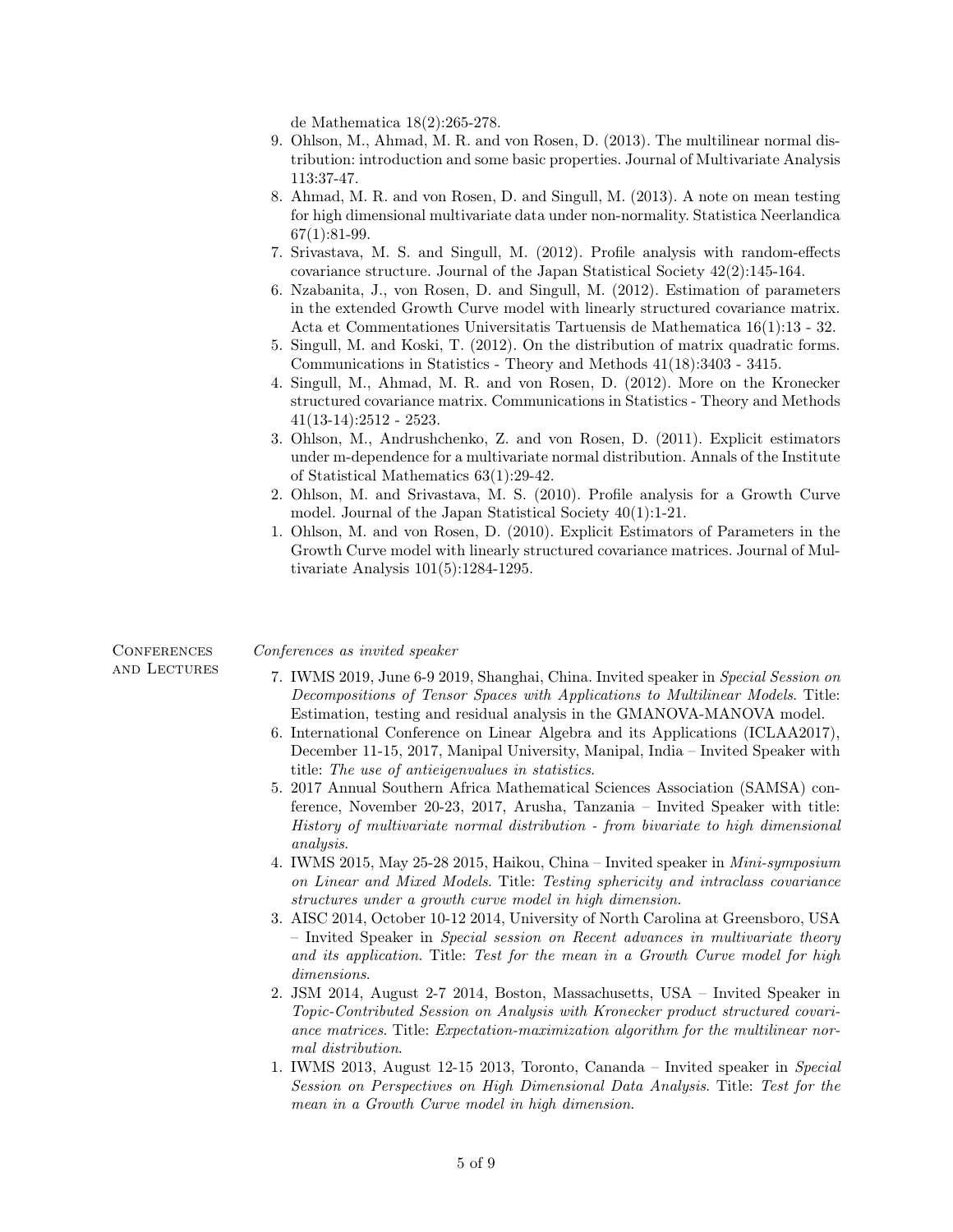| <b>INTERNATIONAL</b><br>COLLABORATIONS     | Among others Muni Srivastava, University of Toronto, Canada, Miguel Fonseca, Univer-<br>sidade Nova de Lisboa, Carlos A. Coelho, Universidade Nova de Lisboa, Daniel Klein, P.<br>J. Safarik University, Slovakia, Ivan Zezula, P. J. Safarik University, Slovakia, Katarzyna<br>Filipiak, Poznan University of Life Sciences, Poland.                                  |
|--------------------------------------------|-------------------------------------------------------------------------------------------------------------------------------------------------------------------------------------------------------------------------------------------------------------------------------------------------------------------------------------------------------------------------|
| REFEREE ASSIGN-<br>MENTS FOR JOUR-<br>NALS | Among others Journal of Multivariate Analysis, Linear Algebra and its Applications,<br>Communications in Statistics - Theory and Methods, Journal of Statistical Planning,<br>Computational Statistics and Data Analysis, Metrika.                                                                                                                                      |
| <b>SUPERVISION</b>                         | Graduated PhD-students (6)                                                                                                                                                                                                                                                                                                                                              |
|                                            | Main supervisor:                                                                                                                                                                                                                                                                                                                                                        |
|                                            | - Edward Kanuti Ngailo                                                                                                                                                                                                                                                                                                                                                  |
|                                            | • PhD thesis (June 2020): Contributions to linear discriminant analysis with ap-<br><i>plications to growth curves</i> (Mathematical Statistics, Linköping University)                                                                                                                                                                                                  |
|                                            | $-$ Emanuel Evarest                                                                                                                                                                                                                                                                                                                                                     |
|                                            | • PhD thesis (March 2018): Modelling and Pricing of Weather Derivatives: a Re-<br>gime Switching Approach (Mathematics, University of Dar es Salaam)<br>• Licentiate thesis (August 2017): Modelling Weather Dynamics for Weather De-<br><i>rivatives Pricing</i> (Mathematical Statistics, Linköping University)                                                       |
|                                            | - Innocent Ngaruye                                                                                                                                                                                                                                                                                                                                                      |
|                                            | • PhD thesis (June 2017): Contributions to Small Area Estimation: Using Random<br><i>Effects Growth Curve Model</i> (Mathematical Statistics, Linköping University)<br>• Licentiate thesis (December 2014): Small Area Estimation for Multivariate Re-<br>peated Measures Data (Mathematical Statistics, Linköping University)                                          |
|                                            | Co-supervisor:                                                                                                                                                                                                                                                                                                                                                          |
|                                            | John Andongwisye<br>$\overline{\phantom{a}}$                                                                                                                                                                                                                                                                                                                            |
|                                            | • PhD thesis (August 2018): Asset liability management for Tanzania pension<br>funds (Mathematics, University of Dar es Salaam)<br>• Licentiate thesis (June 2018): Asset Liability Management for Tanzania Pension<br>Funds (Optimization, Linköping University)                                                                                                       |
|                                            | - Jolanta Pielaszkiewicz                                                                                                                                                                                                                                                                                                                                                |
|                                            | • PhD thesis (December 2015): Contributions to High-Dimensional Analysis under<br>Kolmogorov Condition (Mathematical Statistics, Linköping University)<br>• Licentiate thesis (June 2013): On the asymptotic spectral distribution of random<br>matrices - Closed form solutions using free independence (Mathematical Sta-<br>tistics, Linköping University)           |
|                                            | Joseph Nzabanita<br>$\overline{\phantom{a}}$                                                                                                                                                                                                                                                                                                                            |
|                                            | • PhD thesis (June 2015): Bilinear and Trilinear Regression Models with Structured<br>Covariance Matrices (Mathematical Statistics, Linköping University)<br>Awarded the Cramér Prize 2016, i.e., best thesis in Statistics and Mathematical<br>Statistics 2015 in Sweden.<br>• Licentiate thesis (May 2012): <i>Estimation in Multivariate Linear Models with Li</i> - |

nearly Structured Covariance Matrices (Mathematical Statistics, Linköping University)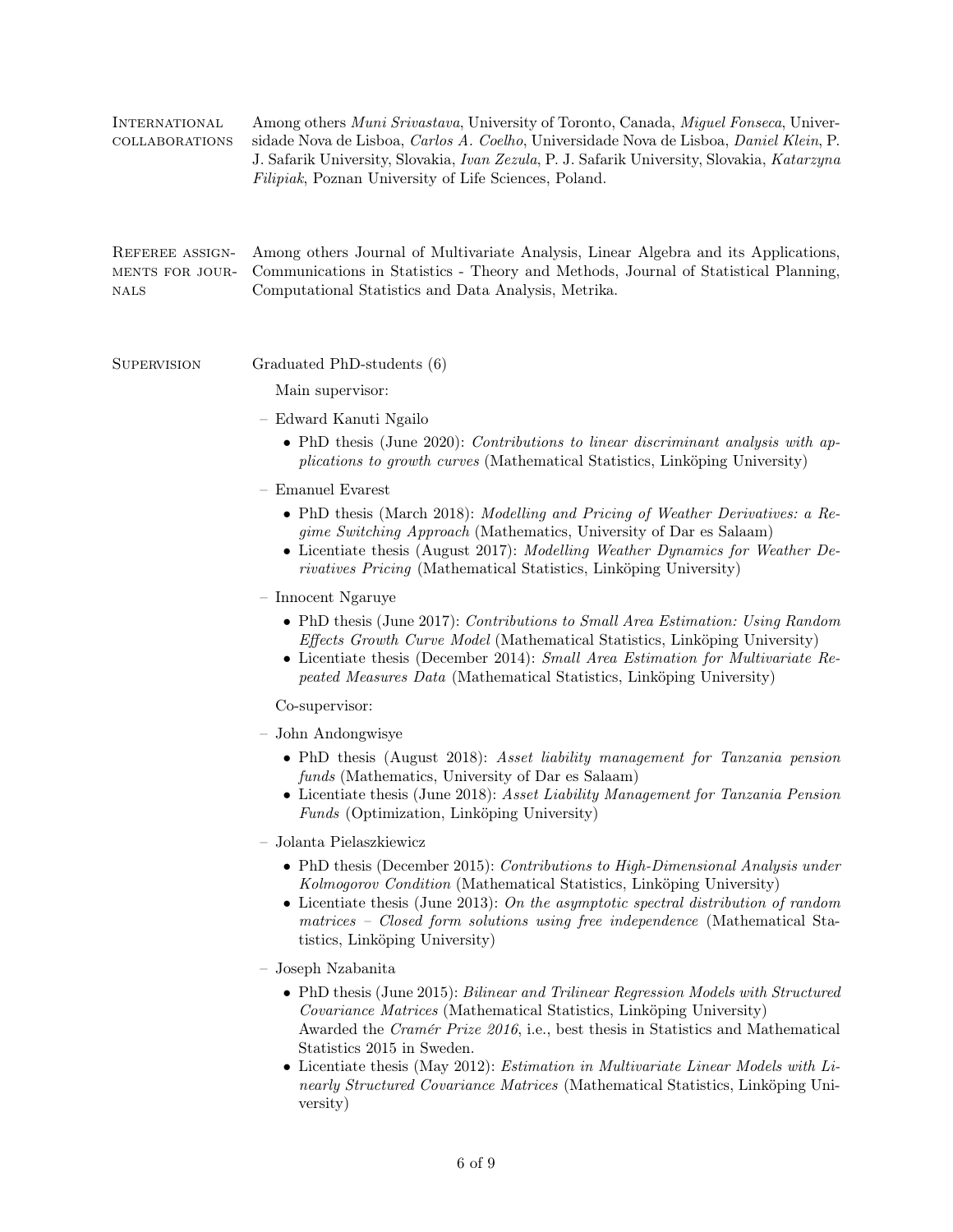Ongoing PhD-projects (8)

Main supervisor:

- Beatrice Byukusenge (started 2015, LiU). Project title: Residual analysis in the Extended Growth Curve Model.
- Cigdem Cengiz (admitted November 2020), Project title: Profile analysis in high dimensions.
	- Licentiate thesis (September 2020): A New Approach in Profile Analysis with High-Dimensional Data Using Scores (Department of Energy and Technology, Division of Biometry and Systems Analysis, Swedish University of Agricultural Sciences, Uppsala, Sweden)
- Emelyne Gasana (started 2018, LiU). Project title: Moments for the linear classification function in large and high dimensions.
	- Licentiate thesis (June 2021): *Misclassification Probabilities through Edgeworth*type Expansion for the Distribution of the Maximum Likelihood based Discriminant Function.
- Elias Erdtman (started 2019, LiU). Project title: High-dimensional covariance estimation with applications to massive MIMO.

Co-supervisor:

- Pontus Söderbäck (started 2015, LiU). Preliminary project title: Comparison and calibration of option pricing models.
- Felix Wamono (started 2016, Department of Mathematics, Makerere University, Uganda). Preliminary project title: Residuals in the Growth Curve Model with rank restrictions on parameters with application to small area estimation.
- Denise Uwamariya (started 2018, LiU). Preliminary project title: Large deviation, the normalized empirical spectral density and antieigenvalues.
	- Licentiate thesis (June 2021): Large deviations of condition numbers of random matrices.
- Mainza Mbokoma (started 2019, LiU). Preliminary project title: Longest run and related topics.

Advisor and/or examinator of more than 20 undergraduate master theses.

| PEDAGOGICAL | <i>Pedagogical Courses:</i>                                                                                                                                                                                                                                                                                                                                                             |
|-------------|-----------------------------------------------------------------------------------------------------------------------------------------------------------------------------------------------------------------------------------------------------------------------------------------------------------------------------------------------------------------------------------------|
| Skills      | • Teaching in Higher Education, Step 1. Learning, Instructing and Knowledge, 6hp,<br>Linköping University, Linköping, Sweden.<br>• Teaching in Higher Education, Step 2. Designing, Evaluating and Organizing Lear-<br>ning, 6hp, Linköping University, Linköping, Sweden.<br>• Teaching in Higher Education, Step 3. Research Supervision, Linköping University,<br>Linköping, Sweden. |
|             | <i>Teaching Experience:</i>                                                                                                                                                                                                                                                                                                                                                             |

- Mathematical Statistics (Statistical Inference)
- Multivariate Statistics
- Generalized Linear Models
- Design and Analysis of Experiments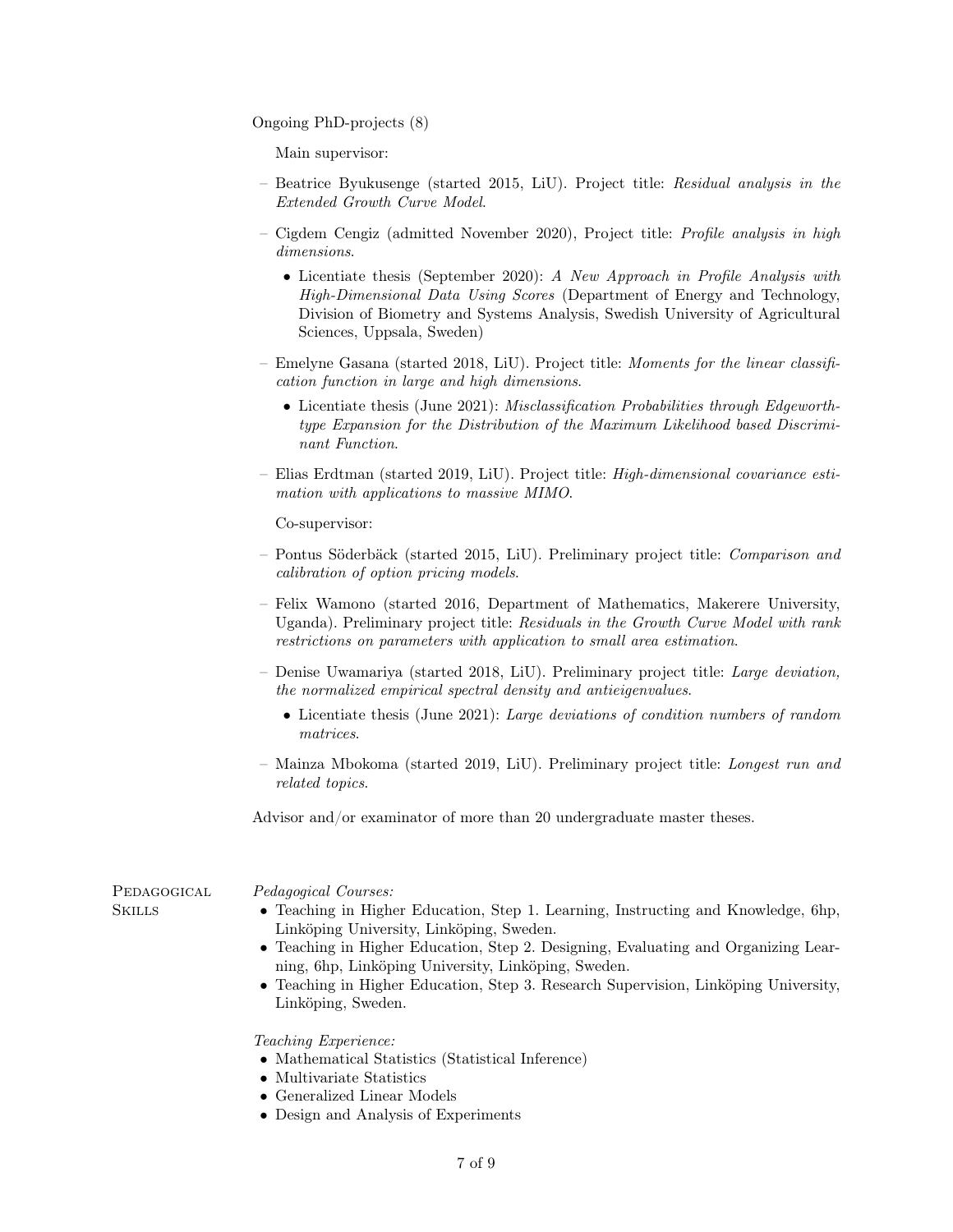- Stochastic Processes
- Probability Theory
- Foundation Course in Mathematics
- Calculus
- Financial Mathematics

Commissions of Chair of the board of Cramérsällskapet (part of the Swedish Statistical Society). TRUST TRUST TRUST TRUST TRUST TRUST TRUST TRUST TRUST TRUST TRUST TRUST TRUST TRUST TRUST TRUST TRUST TRUST TRUST TRUST TRUST TRUST TRUST TRUST TRUST TRUST TRUST TRUST TRUST TRUST TRUST TRUST TRUST TRUST TRUST TRUST TRUST

> Team Leader for the sub-programme 'Capacity Building in Mathematics and its Applications' to build capacity for postgraduate training and research in mathematics and statistics at the Department of Mathematics, Makerere University, Uganda.

> > July 2021 to present

Team Leader for the sub-programme 'Capacity Building in Mathematics, Statistics and its Applications' to build capacity for postgraduate training and research in mathematics and statistics at the Department of Mathematics, Eduardo Mondlane University, Mozambique. July 2021 to present

Team Leader for the sub-programme 'Capacity Building of Mathematics in Higher Education Institutions in Tanzania' to build capacity for postgraduate training and research in mathematics and statistics at the Department of Mathematics, University of Dar es Salaam, Tanzania. July 2021 to present

Member of ISP (International Science Programme) Mathematics Reference Group. Participate in evaluation of applications submitted to ISP at their annual meetings. April 2021 to present

Member of the board of Cramérsällskapet (part of the Swedish Statistical Society). March 2021 to March 2022

Team Leader for the sub-programme 'Capacity Building in Mathematics, Statistics and its Applications' to build capacity for postgraduate training and research in mathematics and statistics at the Department of Mathematics, Royal University of Phnom Penh (RUPP), Cambodia. January 2020 to present

Team Leader for the sub-programme 'Strengthening Research Capacity in Mathematics, Statistics and Their Applications' part of University of Rwanda – Sweden Programme for Research, Higher Education and Institutional Advancement. June 2019 to present

Chair of the scientific committee for the 5th Network Meeting for Research Groups in Mathematics in Sub-Saharan Africa (postponed due to the pandemic outbreak of covid-19). August 2020

Chair of the scientific committee for the 4th EAUMP conference (postponed due to the pandemic outbreak of covid-19). August 2020

Chair of the scientific committee for the  $4th$  Network Meeting for Sida- and ISP funded PhD students and Postdocs in Mathematics. August 2019

Member of the international scientific committee for the conference serie International Workshop on Matrices and Statistics (IWMS). June 2019 to present